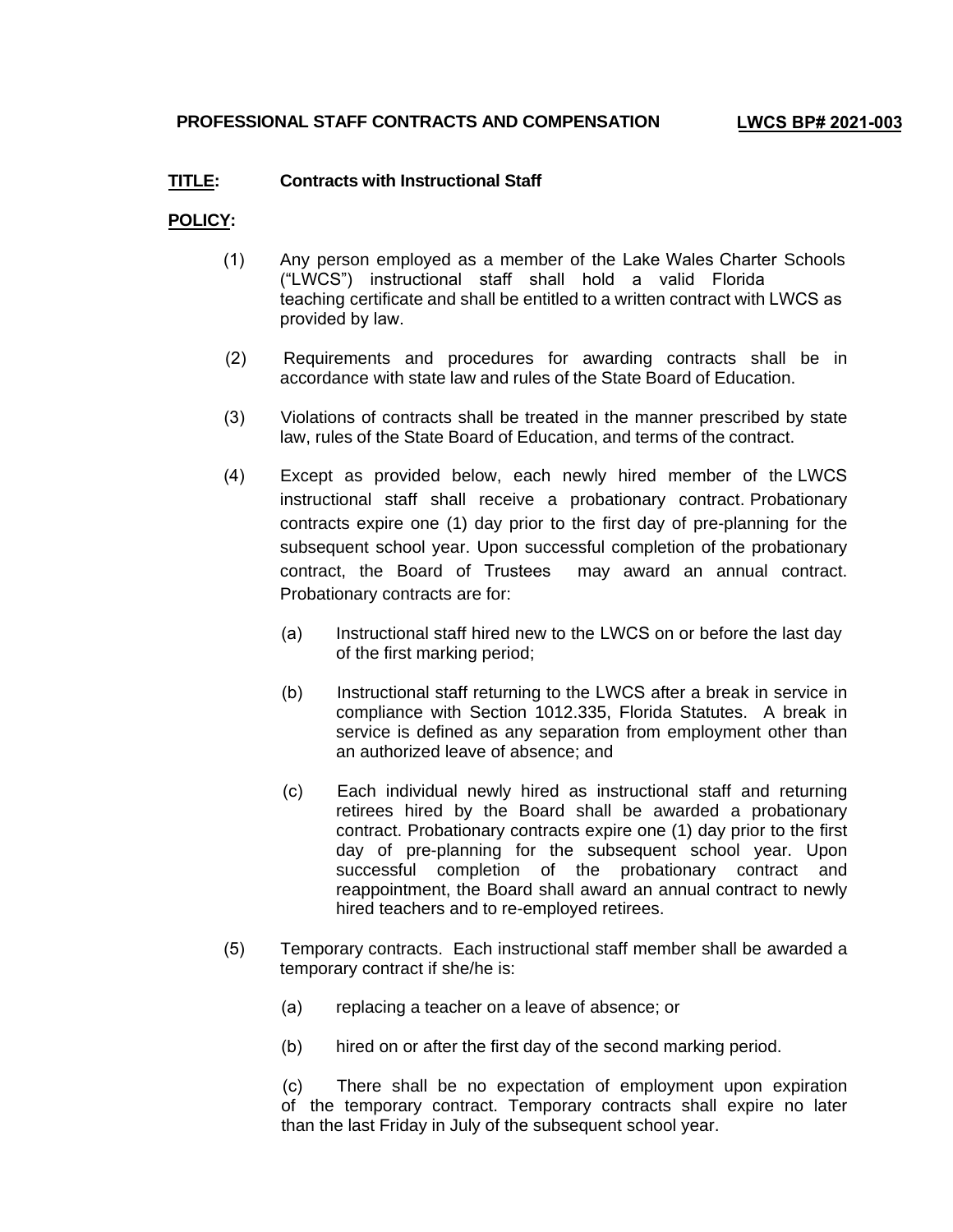- (5) Annual contract:
	- (a) The instructional staff member has a valid Florida teaching certificate.
	- (b) An annual contract may be awarded to instructional staff who have:
		- (i) successfully completed a probationary contract with LWCS in the prior year without a break in service; or
		- (ii) received an annual contract from LWCS in the prior year without a break in service and has not received the following pursuant to Section 1012.34, Florida Statutes: two (2) consecutive unsatisfactory evaluations; two (2) unsatisfactory evaluations in a three (3) year period; three (3) consecutive needs improvement ("NI") or a combination of any NI and unsatisfactory evaluations.
	- (c) Annual contracts shall expire one (1) day prior to the first day of preplanning for the subsequent school year.

**SPECIFIC AUTHORITY:** Sections 1012.22; 1012.27; 1012.33, and 1012.335, Florida **Statutes** 

> Rule 6A-1.0502, Florida Administrative Code

## **TITLE: Contracts with Administrative Staff and Program Administrators**

## **POLICY:**

- (1) Administrative staff, including principals, assistant principals, and program administrators, shall be annually employed for a term of one (1) year. During such term, the appointment may be terminated only on the grounds set forth by applicable law. Such employment shall be subject to annual review and re-nomination by the Superintendent.
	- (2) All contracts for principals, assistant principals, and program administrators shall be on forms prescribed by the State Board of Education. Contracts shall specify the number of days in the work year, salary, and other terms of employment.